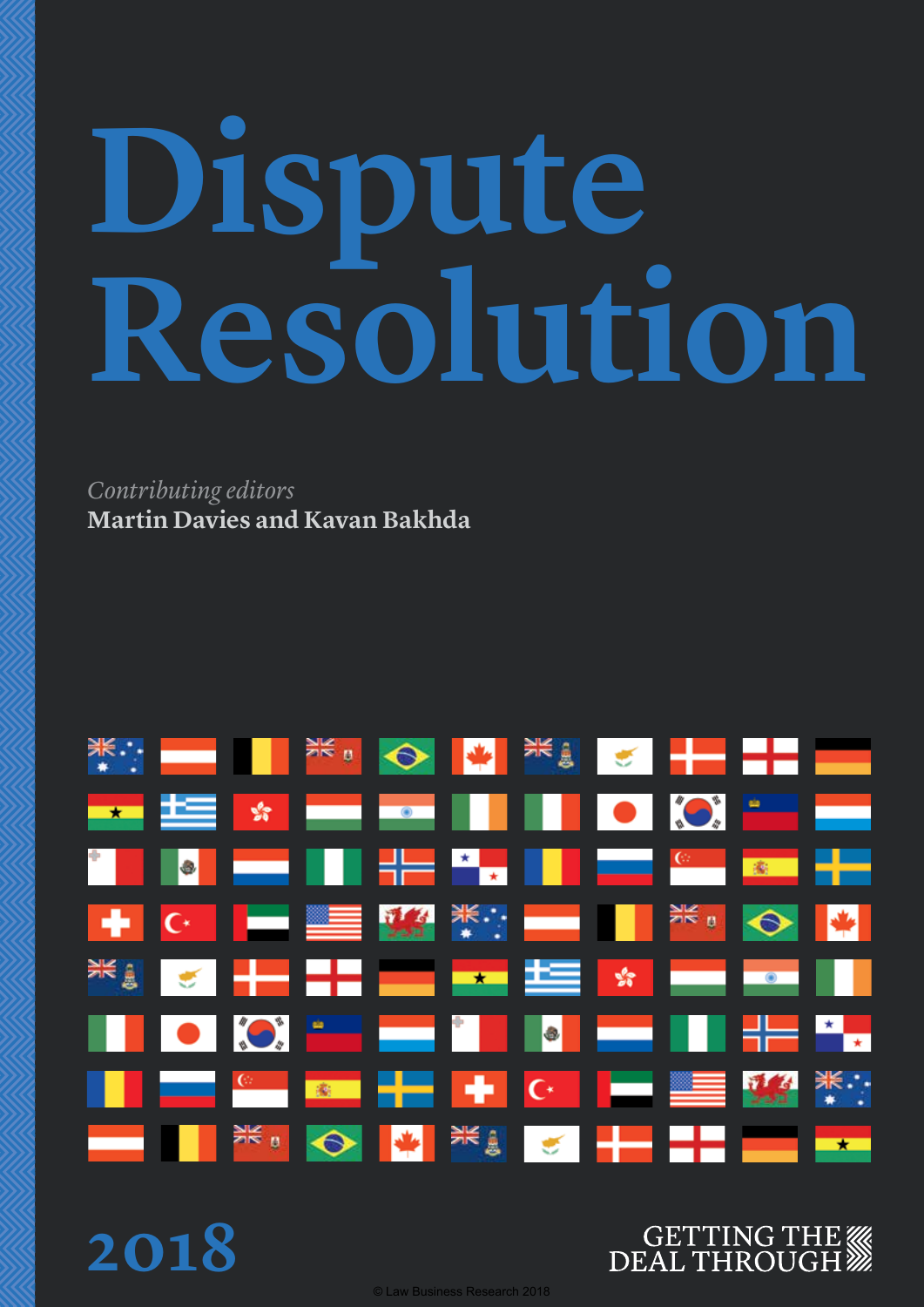# GETTING THE WE DEAL THROUGH

# **Dispute Resolution 2018**

### *Contributing editors* **Martin Davies and Kavan Bakhda Latham & Watkins**

Publisher Tom Barnes tom.barnes@lbresearch.com

Subscriptions James Spearing subscriptions@gettingthedealthrough.com

Senior business development managers Adam Sargent adam.sargent@gettingthedealthrough.com

Dan White dan.white@gettingthedealthrough.com



Published by Law Business Research Ltd 87 Lancaster Road London, W11 1QQ, UK Tel: +44 20 3780 4147 Fax: +44 20 7229 6910

© Law Business Research Ltd 2018 No photocopying without a CLA licence. First published 2003 Sixteenth edition ISBN 978-1-78915-013-1

The information provided in this publication is general and may not apply in a specific situation. Legal advice should always be sought before taking any legal action based on the information provided. This information is not intended to create, nor does receipt of it constitute, a lawyer–client relationship. The publishers and authors accept no responsibility for any acts or omissions contained herein. The information provided was verified between April and June 2018. Be advised that this is a developing area.

Reproduced with permission from Law Business Research Ltd

For further information please contact editorial@gettingthedealthrough.com

This article was first published in June 2018

Printed and distributed by Encompass Print Solutions Tel: 0844 2480 112



© Law Business Research 2018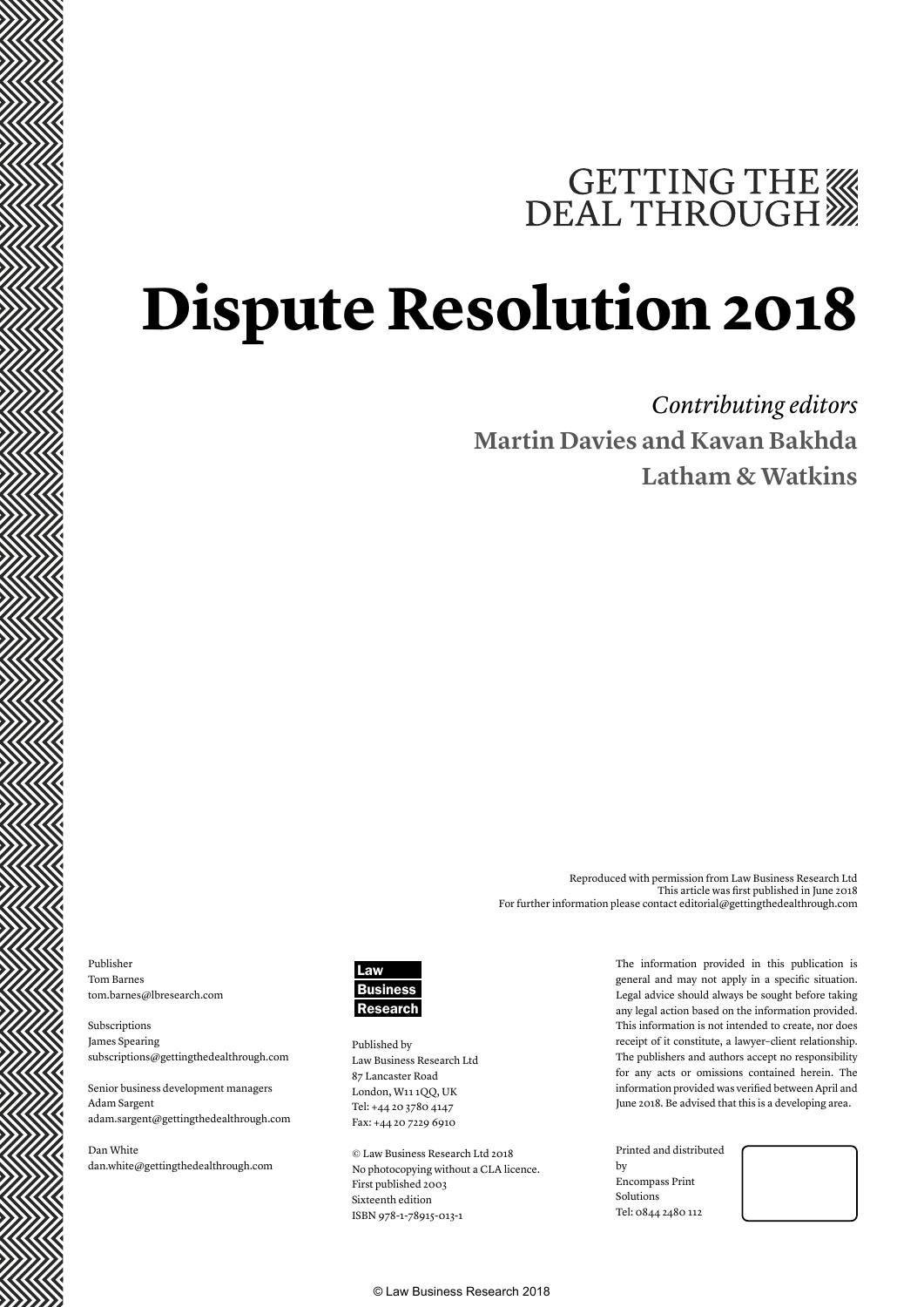#### **CONTENTS**

| Introduction                                                                                                              | 7  | <b>Hong Kong</b>                                                                               | 103 |
|---------------------------------------------------------------------------------------------------------------------------|----|------------------------------------------------------------------------------------------------|-----|
| <b>Martin Davies and Kavan Bakhda</b><br>Latham & Watkins                                                                 |    | Simon Powell and Chi Ho Kwan<br>Latham & Watkins                                               |     |
| Australia                                                                                                                 | 8  | Hungary                                                                                        | 110 |
| Colin Loveday and Alexandra Rose<br>Clayton Utz                                                                           |    | Csaba Pigler and Viktor Jéger<br>Nagy és Trócsányi Ügyvédi Iroda                               |     |
| Austria                                                                                                                   | 14 | India                                                                                          | 117 |
| <b>Philipp Strasser and Dieter Heine</b><br>Vavrovsky Heine Marth Rechtsanwälte GmbH                                      |    | MP Bharucha, Sneha Jaisingh and Shreya Gupta<br>Bharucha & Partners                            |     |
| <b>Belgium</b>                                                                                                            | 19 | Ireland                                                                                        | 127 |
| Hakim Boularbah, Olivier van der Haegen and<br><b>Charlotte Van Themsche</b><br>Liedekerke Wolters Waelbroeck Kirkpatrick |    | <b>Claire McLoughlin and Karen Reynolds</b><br>Matheson                                        |     |
|                                                                                                                           |    | <b>Italy</b>                                                                                   | 133 |
| Bermuda<br>Kai Musson and Nicole Tovey<br>Taylors (in association with Walkers)                                           | 30 | Stefania De Michele<br>Carnelutti Law Firm                                                     |     |
|                                                                                                                           |    | Japan                                                                                          | 139 |
| <b>Brazil</b><br>Rodrigo Fux, Daniel Coelho and Paulo Cristofaro Di Celio<br>Fux Advogados                                | 37 | Tetsuro Motoyoshi and Akira Tanaka<br>Anderson Möri & Tomotsune                                |     |
|                                                                                                                           |    | Korea                                                                                          | 145 |
| <b>Canada - Ontario</b>                                                                                                   | 43 | Jin Yeong Chung, Byung-Chol Yoon and Sungjean Seo                                              |     |
| Shaun Laubman and Ian Matthews<br>Lax O'Sullivan Lisus Gottlieb LLP                                                       |    | Kim & Chang                                                                                    |     |
|                                                                                                                           |    | Liechtenstein                                                                                  | 152 |
| Canada-Quebec<br>James A Woods, Marie-Louise Delisle and Eric Bédard<br>Woods LLP                                         | 49 | Stefan Wenaweser, Christian Ritzberger and Laura Vogt<br>Marxer & Partner Attorneys-at-Law     |     |
|                                                                                                                           |    | Luxembourg                                                                                     | 159 |
| Cayman Islands<br>Guy Manning, Mark Goodman and Kirsten Houghton<br>Campbells                                             | 54 | Joram Moyal and Mylène Carbiener<br>M & S Law Sàrl                                             |     |
|                                                                                                                           |    | Malta                                                                                          | 163 |
| <b>Cyprus</b>                                                                                                             | 60 | Joseph Camilleri                                                                               |     |
| Andreas Erotocritou and Antreas Koualis<br>A G Erotocritou LLC                                                            |    | Mamo TCV Advocates                                                                             |     |
|                                                                                                                           |    | Mexico                                                                                         | 169 |
| <b>Denmark</b><br>Morten Schwartz Nielsen and Mikkel Orthmann Grønbech<br>Lund Elmer Sandager                             | 66 | Fernando Del Castillo, Carlos Olvera and<br>Roberto Fernández del Valle<br>Santamarina y Steta |     |
| <b>England &amp; Wales</b>                                                                                                | 72 | <b>Netherlands</b>                                                                             | 174 |
| Martin Davies, Kavan Bakhda and Yasmina Borhani<br>Latham & Watkins                                                       |    | Jeroen Stal, Niek Peters and Maarten Drop<br>Cleber NV                                         |     |
| Germany                                                                                                                   | 83 | Nigeria                                                                                        | 180 |
| Karl von Hase<br>Luther Rechtsanwaltsgesellschaft mbH                                                                     |    | Babajide O Ogundipe and Lateef O Akangbe<br>Sofunde, Osakwe, Ogundipe & Belgore                |     |
| Ghana                                                                                                                     | 90 | <b>Norway</b>                                                                                  | 185 |
| <b>Thaddeus Sory</b><br>Sory@Law                                                                                          |    | <b>Terje Granvang</b><br>Arntzen de Besche Advokatfirma AS                                     |     |
| Greece                                                                                                                    | 95 | Panama                                                                                         | 190 |
| <b>Christos Paraskevopoulos</b><br>Bernitsas Law Firm                                                                     |    | Khatiya Asvat and Joaquin De Obarrio<br>Patton, Moreno & Asvat                                 |     |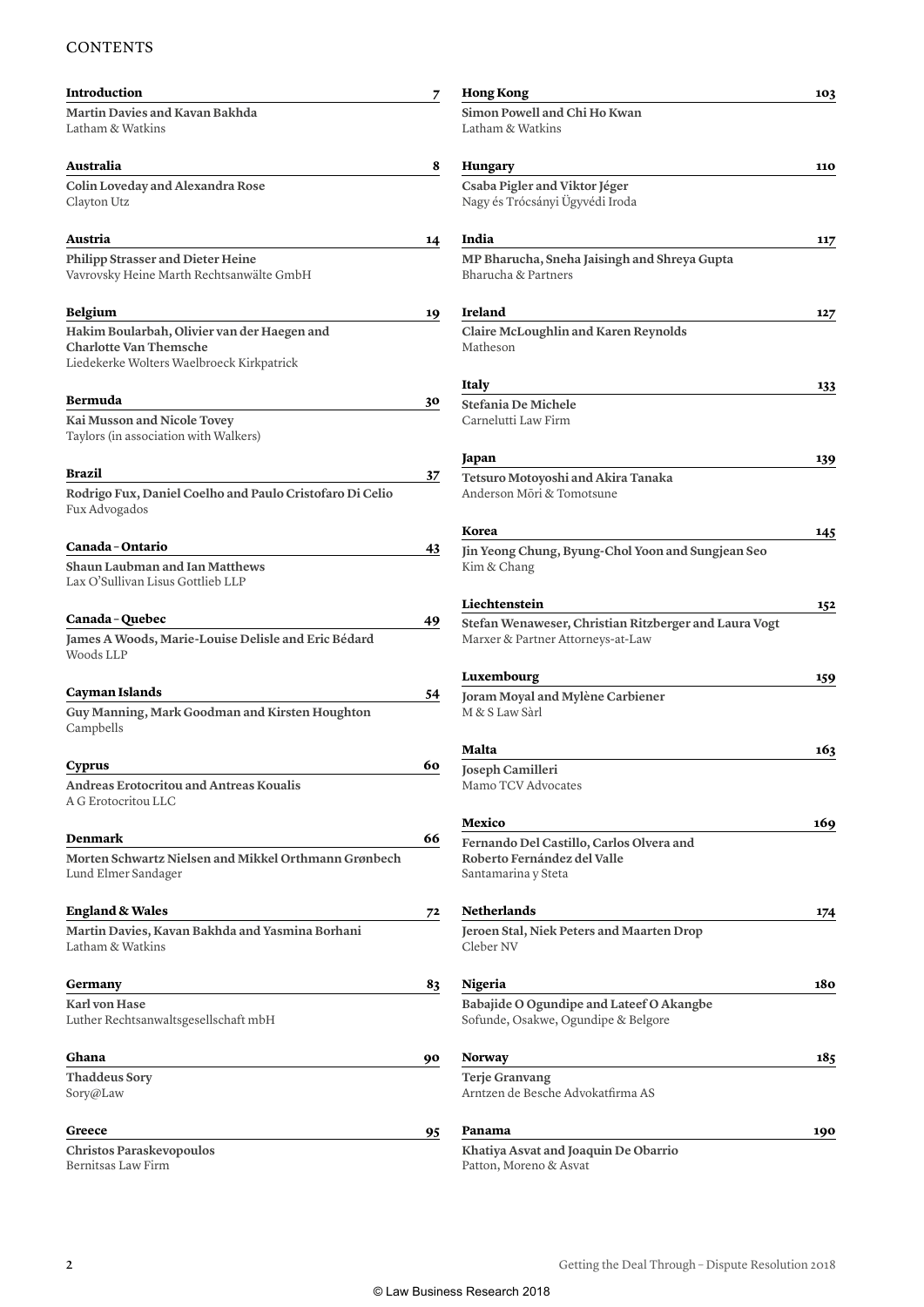| Romania                                                                                            | <b>Turkey</b><br>195                                                              | 235 |
|----------------------------------------------------------------------------------------------------|-----------------------------------------------------------------------------------|-----|
| <b>Cosmin Vasile</b><br>Zamfirescu Racoți & Partners Attorneys at Law                              | Sidika Baysal, Mustafa Basturk and Gizem Oner<br>B+B Law Firm                     |     |
| <b>Russia</b><br>200                                                                               | <b>United Arab Emirates</b>                                                       | 241 |
| <b>Dmitry Ivanov</b><br>Morgan Lewis                                                               | Jonathan Brown and Raymond Kisswany<br>Charles Russell Speechlys LLP              |     |
| <b>Singapore</b>                                                                                   | <b>United States - California</b><br>207                                          | 247 |
| Edmund J Kronenburg and Tan Kok Peng<br>Braddell Brothers LLP                                      | Peter S Selvin<br>TroyGould PC                                                    |     |
| Spain                                                                                              | <b>United States - Federal Law</b><br>214                                         | 254 |
| Inés Puig-Samper Naranjo and Rafael Valentín-Pastrana Aguilar<br>Gómez-Acebo & Pombo Abogados, SLP | Robert M Abrahams, Robert J Ward and Caitlyn Slovacek<br>Schulte Roth & Zabel LLP |     |
| Sweden                                                                                             | <b>United States - New York</b><br>222                                            | 260 |
| Erik Wernberg and Fredrik Forssman<br>Advokatfirman Cederquist                                     | Robert M Abrahams, Robert J Ward and Caitlyn Slovacek<br>Schulte Roth & Zabel LLP |     |
| Switzerland                                                                                        | 229                                                                               |     |
| <b>Roman Richers and Roman Baechler</b><br>Homburger AG                                            |                                                                                   |     |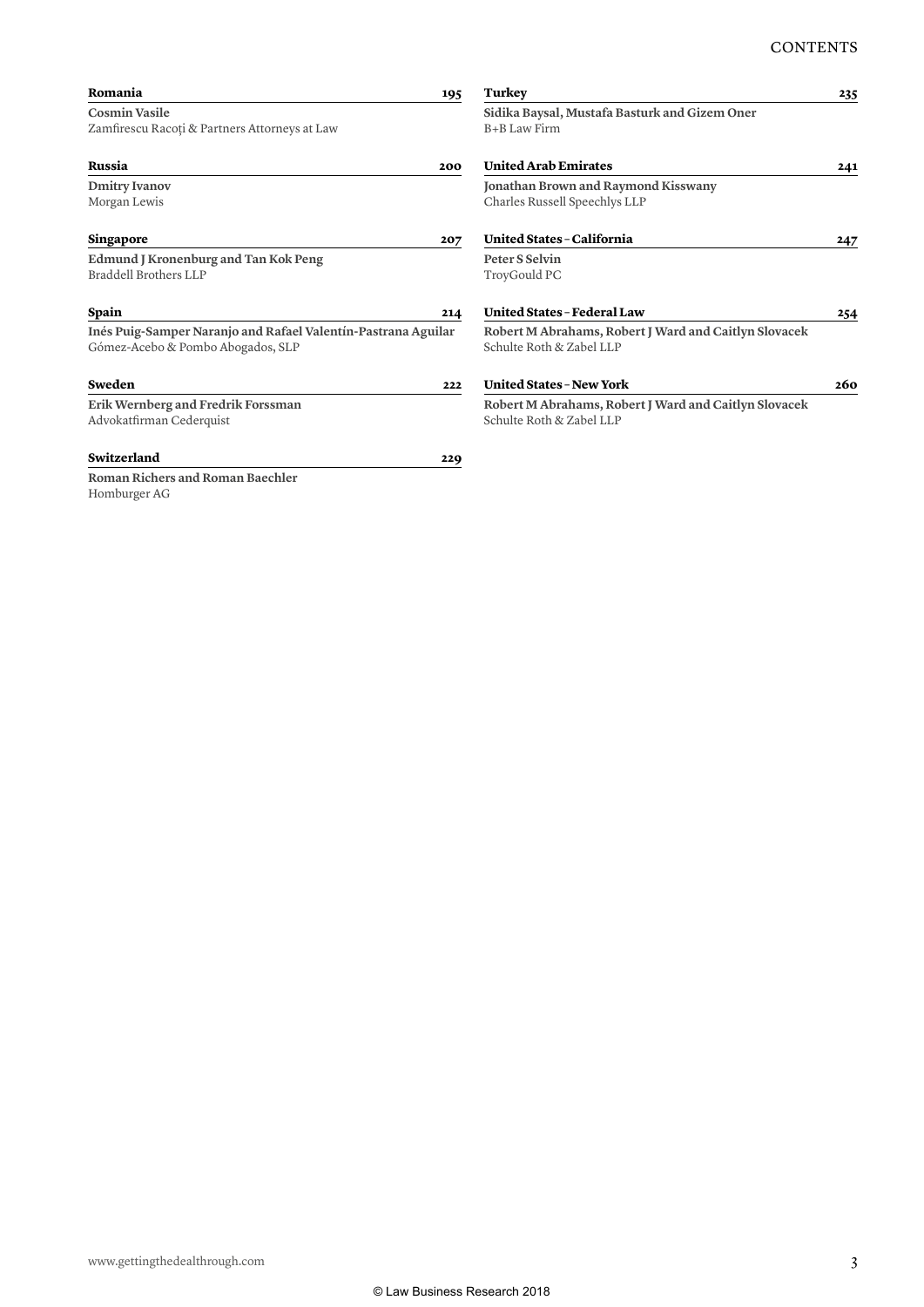## **Preface**

#### **Dispute Resolution 2018**

Sixteenth edition

**Getting the Deal Through** is delighted to publish the sixteenth edition of *Dispute Resolution*, which is available in print, as an e-book and online at www.gettingthedealthrough.com.

**Getting the Deal Through** provides international expert analysis in key areas of law, practice and regulation for corporate counsel, crossborder legal practitioners, and company directors and officers.

Throughout this edition, and following the unique **Getting the Deal Through** format, the same key questions are answered by leading practitioners in each of the jurisdictions featured. Our coverage this year includes new chapters on Bermuda, Ghana, Greece, Korea and United Arab Emirates.

**Getting the Deal Through** titles are published annually in print. Please ensure you are referring to the latest edition or to the online version at www.gettingthedealthrough.com.

Every effort has been made to cover all matters of concern to readers. However, specific legal advice should always be sought from experienced local advisers.

**Getting the Deal Through** gratefully acknowledges the efforts of all the contributors to this volume, who were chosen for their recognised expertise. We also extend special thanks to the contributing editors, Martin Davies and Kavan Bakhda of Latham & Watkins, for their continued assistance with this volume.

### GETTING THE

London June 2018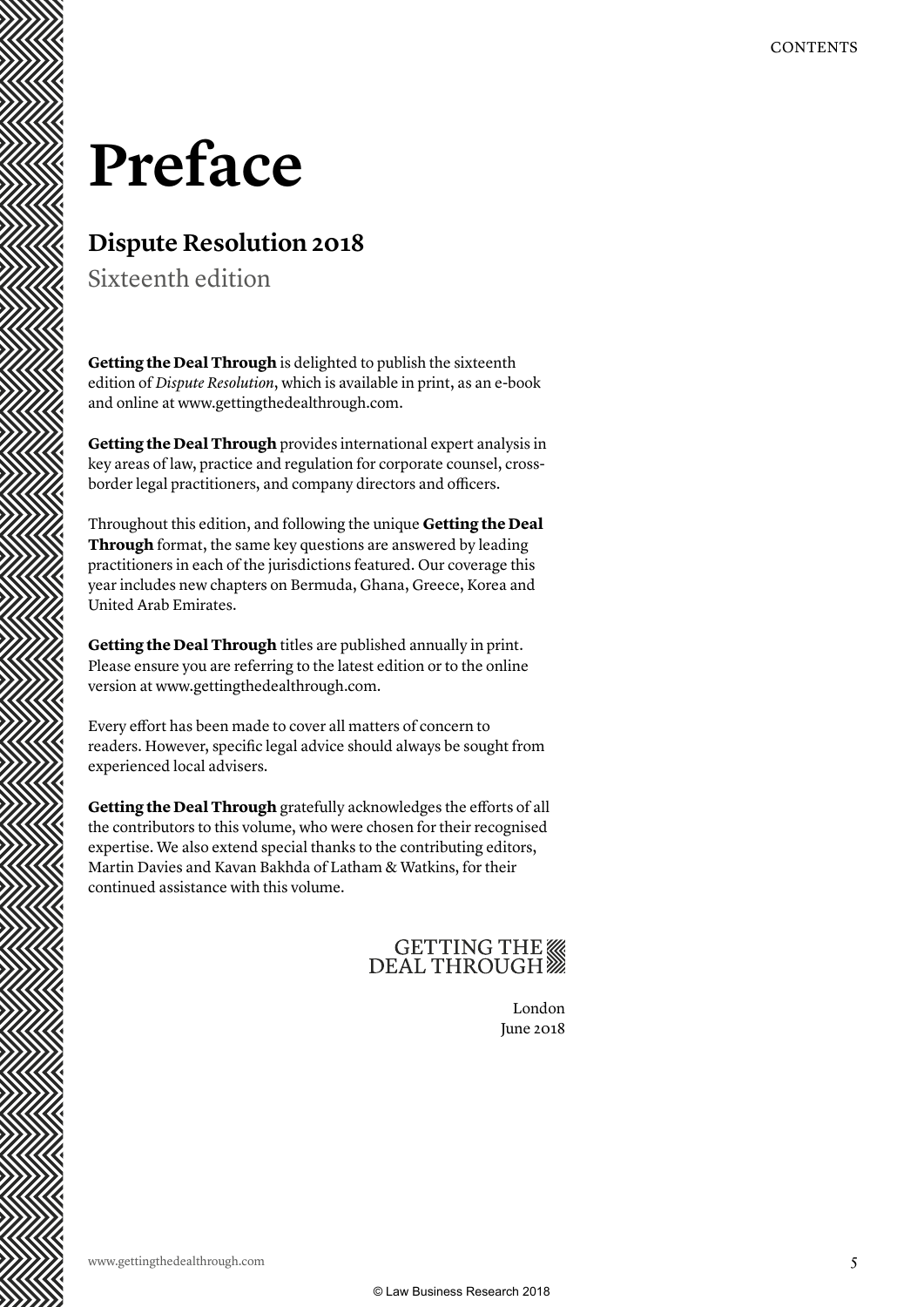# **United Arab Emirates**

#### **Jonathan Brown and Raymond Kisswany**

**Charles Russell Speechlys LLP**

#### **Litigation**

#### **1 Court system**

#### **What is the structure of the civil court system?**

It is important to be aware of the multiple legal systems within the United Arab Emirates (UAE) and how they interact with one another. The following is a general background into the jurisdictional makeup of the UAE and the various court systems within it.

The UAE is a federation comprising seven Emirates: Abu Dhabi, Dubai, Sharjah, Ajman, Umm Al Quwain, Fujairah and Ras Al Khaimah. Abu Dhabi is the capital of the UAE. In each Emirate, UAE Federal Law applies as well as the laws enacted by each Emirate. In case of conflict, UAE Federal Law has primacy.

Each Emirate is a separate legal jurisdiction. Abu Dhabi, Dubai and Ras Al Khaimah have their own separate local court systems. In these three Emirates, there is no federal supreme court to which appeals can be made. As such, the highest court is the Court of Cassation (CC) in each respective Emirate. Below the CC is the Court of Appeal (CA) and below that is the Court of First Instance (CFI).

The other Emirates use the Federal Courts. In these Emirates, there is a CFI. Decisions of the CFI may be appealed to the CA of that Emirate. Decisions of the CA may be appealed to the Federal Supreme Court (FSC). The FSC also retains jurisdiction in matters that include disputes between Emirates or between any one or more Emirate and the Federal Government as well as questions into the constitutionality of Federal or Emirate laws.

The UAE is an Arabic language civil law-based legal system except in respect of two independent financial free zones, which are the Dubai International Financial Centre (DIFC) and the Abu Dhabi Global Market (ADGM). The DIFC and ADGM form separate legal jurisdictions. As such, UAE civil and commercial laws do not apply in these two free zones; instead, the DIFC and ADGM have enacted their own laws, which are substantially based on English law. However, while DIFC laws have existed for a number of years, ADGM laws are still being drafted and enacted. In order for the DIFC courts or ADGM courts to have jurisdiction, it must be expressly adopted as the governing jurisdiction in the parties' agreement or it will automatically apply if one of the parties is based in the DIFC/ADGM or the agreement is executed within the DIFC/ADGM or performed (at least partially) within the DIFC/ADGM unless the parties have expressly provided for some other jurisdiction or arbitration to apply.

Both the DIFC and ADGM have their own English language common law court system, with international judges from England and other Commonwealth countries as well as Emirati judges. The DIFC courts have been operating since 2007. The ADGM courts started operating in 2016. There are various other free zones in the UAE, which have their own regulations and procedures, but are governed by UAE Federal Law and do not have their own court systems, thus falling under the jurisdictional supervision of the court system of the Emirate in which they are located.

It is important to emphasise that UAE laws are not capable of interpretation with a high degree of certainty, as no system of binding judicial precedent exists in the UAE legal system. The DIFC courts and ADGM courts, however, being common law courts, have a system of binding judicial precedent. The DIFC courts also frequently refer to

English and other Commonwealth judgments, which are treated as highly persuasive. The ADGM courts are also expected to do so.

The information provided in this chapter concerns UAE laws and procedures of the UAE courts. The position under DIFC and ADGM law and the procedures of the DIFC and ADGM courts are not covered in this chapter.

#### **2 Judges and juries**

#### **What is the role of the judge and the jury in civil proceedings?**

Civil proceedings are mostly based on written submissions where parties to a particular case submit memoranda and replies. Oral submissions are limited.

Juries are not a function of the UAE legal system. Judges have an inquisitorial role, especially trial judges. Judges at first instance are tasked with determining the facts of the case and then ruling on the law. Trial judges have wide-ranging powers and discretion where they are permitted to pose questions to the parties or their lawyers. Experts play a significant role in assisting judges in determining the facts of cases (discussed in greater detail below).

The UAE has taken great strides to bridge the gender gap in various public and private sectors. The UAE tied for first place in women's literacy and secondary and tertiary education enrolment by the World Economic Forum's *Global Gender Gap 2016 Report*. There are a number of female judges and public prosecutors, and these numbers are increasing annually.

#### **3 Limitation issues**

#### **What are the time limits for bringing civil claims?**

Time limits for civil claims are not contained in a single limitation statute; rather, civil time limits are in various legislations and those time limits vary depending on the nature of the claim. UAE Federal Law No. 5 of 1985 concerning the Civil Transactions Law, as amended (Civil Code), section 3 contains general rules relating to time limits for civil claims. Civil Code article 473 provides for a 15-year time limit for general contractual claims. It is important to determine the cause of action for a civil claim in order to determine the respective time limit. Important time limits are as follows:

- insurance: three years;
- tort: three years;
- building contracts for defects: 10 years;
- employment: one year;
- carriage by sea: one year;
- charterparty: one year;
- priority rights against vessels: one year (extended to three years);
- carriage by air: two years; and
- carriage by land: six months (domestic), one year (international).

Parties are unable to contract to suspend time limits; however, Civil Code article 481 permits the suspension of time limits where the claim could not be brought for a 'lawful excuse'. The term 'lawful excuse' is not defined in the Civil Code and is at the discretion of the trial court.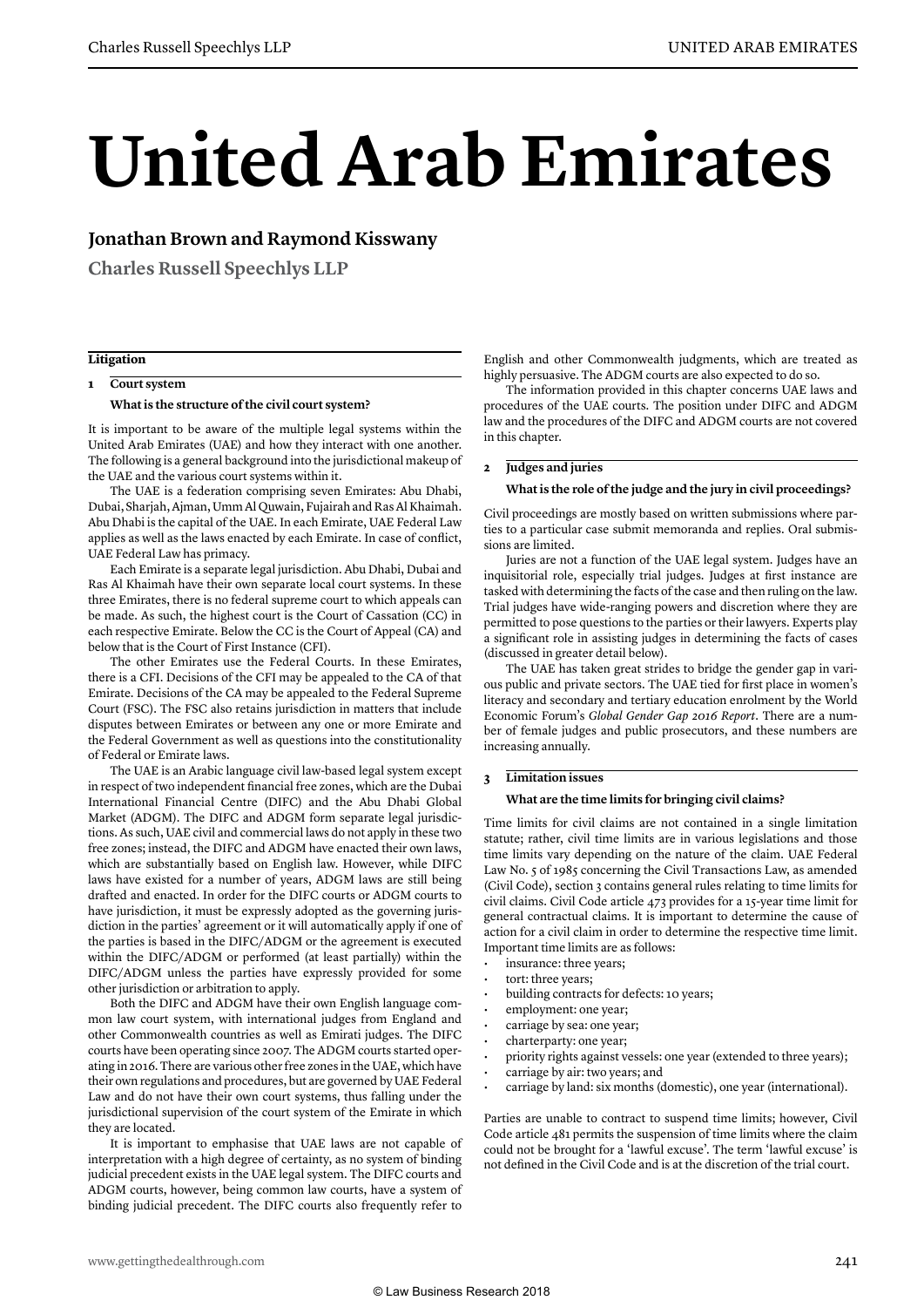#### **4 Pre-action behaviour**

#### **Are there any pre-action considerations the parties should take into account?**

The UAE does not require pre-litigation action. An aggrieved party may immediately commence legal proceedings against a breaching party. That said, it is usual for aggrieved parties to send letters before action. Moreover, the UAE has been attempting to ease the strain on the court system by encouraging parties to submit civil disputes to alternative dispute resolution forums such as reconciliation committees. Abu Dhabi and Dubai have established alternative dispute resolution centres for settling disputes with the aim of reducing the burden on parties and the court system. This is discussed in further detail in questions 34 and 35.

Concepts such as exchange of documents or disclosures do not exist in the UAE legal system.

#### **5 Starting proceedings**

**How are civil proceedings commenced? How and when are the parties to the proceedings notified of their commencement? Do the courts have the capacity to handle their caseload?** 

In order to appear on behalf of clients before UAE courts, lawyers are required to possess a validly executed power of attorney (POA). Note that the UAE is not a signatory to the Hague Convention Abolishing the Requirement of Legalisation for Foreign Public Documents (Apostille Convention). Therefore, POAs executed abroad must be signed in the following manner:

- signed before a notary or its equivalent in the country;
- legalised by the Ministry of Foreign Affairs where signed;
- attested by the UAE embassy;
- •. translated into Arabic;
- authenticated by the UAE Ministry of Foreign Affairs; and
- approved by the UAE Ministry of Justice.

Note that the above process usually takes approximately 10 to 14 working days to complete. Lawyers are unable to commence legal actions in the UAE courts without a valid POA.

Legal proceedings are considered to have commenced against a defendant when the claimant files a Statement of Claim with the CFI and pays the appropriate court fees. The CFI's Office of Case Management will schedule the first hearing and instruct the court bailiff to serve the summons on the defendant(s). UAE Federal Law No. 11 of 1992 concerning the Civil Procedures Law was amended in 2005 and 2014 (CPL) and now permits service of summons through other means, including email or 'similar modern technology means specified by virtue of a decision issued by the Minister of Justice'. Service of summons on defendants located outside the UAE, in the absence of a bilateral or multilateral treaty, must be through diplomatic channels.

Court fees vary between the Emirates depending on whether the Emirate is under the Federal Court system or its own local system. For example, in Dubai, court fees to file a Statement of Claim are based on a percentage of the claim amount up to a maximum of AED 40,000. Court fees are recoverable by the successful party.

All evidentiary documents must be translated to Arabic prior to submission in court pleadings. All translations into Arabic must be done by a Ministry of Justice-approved translator.

#### **6 Timetable**

#### **What is the typical procedure and timetable for a civil claim?**

Once served with the summons, a defendant is to submit their Statement of Defence. From there, adjournments are given, which for civil claims depend on the complexity of the case, the amount of pleadings between the parties and whether an expert is appointed. Generally, proceedings at first instance take between six to 18 months depending on the factors discussed above. See question 20 for the timetable to appeal.

As stated before, civil proceedings are based on the written submissions of the parties. Typically, when one party submits a memorandum, the other party will request an adjournment of the hearing in order to review and reply. Adjournments are generally in the range of two to four weeks.

#### **7 Case management**

#### **Can the parties control the procedure and the timetable?**

The Office of Case Management controls a case's timetable and overall case management prior to the case being assigned to a trial judge. Afterwards, the trial judge controls the procedure and timetable.

Trial judges normally extend adjournments when parties to a case request additional time in order to finalise settlement negotiations.

#### **8 Evidence – documents**

#### **Is there a duty to preserve documents and other evidence pending trial? Must parties share relevant documents (including those unhelpful to their case)?**

UAE law does not provide for a duty to preserve documents pending trial, nor are parties required to share documents with one another. The concept of discovery or disclosure does not exist under UAE law. The closest form of discovery or disclosure under UAE law is a courtappointed expert.

UAE Federal Law No. 10 of 1992, as amended, concerning Evidence Law in Civil and Commercial Transactions (Evidence Law) articles 69 to 92 legislate for the appointment of court experts. The court, at its discretion, may decide to appoint one or more experts from those registered on the court's schedule. Alternatively, the parties may request the court to appoint one or more experts; the court will honour this request and appoint an expert from those registered on the court's schedule. In either of the aforesaid circumstances, the court must specify:

- the expert's mandate;
- the deadline for submitting the final expert's report; and
- the expert's fees.

The court has the discretion to rely on the expert's report in its judgment, require the expert to revisit his or her mandate or appoint a new expert. In practice, the court usually appoints an expert where the factual matrix of the case is disputed by the parties. Experts are tasked with determining the factual matters of the case by meeting with the parties (the expert may meet with the parties separately or together), and can demand a variety of documentary evidence and discuss matters with witnesses. Once satisfied, the expert will produce a final report, which the parties may challenge. The court seeks to appoint experts with experience and background related to the case they are tasked with (eg, an insurance broker).

The court relies heavily on the expert's final report. Therefore, it is important to ensure the expert receives all the information requested and is well informed of the facts of the case.

#### **9 Evidence – privilege**

#### **Are any documents privileged? Would advice from an inhouse lawyer (whether local or foreign) also be privileged?**

All communications between lawyers and clients are privileged, with minimal exceptions (eg, criminal investigations against the lawyer).

Communications and advice from an in-house lawyer are not privileged in a similar manner to external lawyers. However, as discussed in question 8, parties are not required to disclose documents, information or communications with one another.

Importantly, any written communication between the parties is not privileged, even when marked 'without prejudice'. Parties in litigation may rely on any such written communications.

#### **10 Evidence – pretrial**

#### **Do parties exchange written evidence from witnesses and experts prior to trial?**

Party-appointed expert evidence is not relied on under UAE law; instead, the court will generally only consider court-appointed experts (see question 8). The majority of factual matters are examined by the court-appointed expert and provided in his or her final report.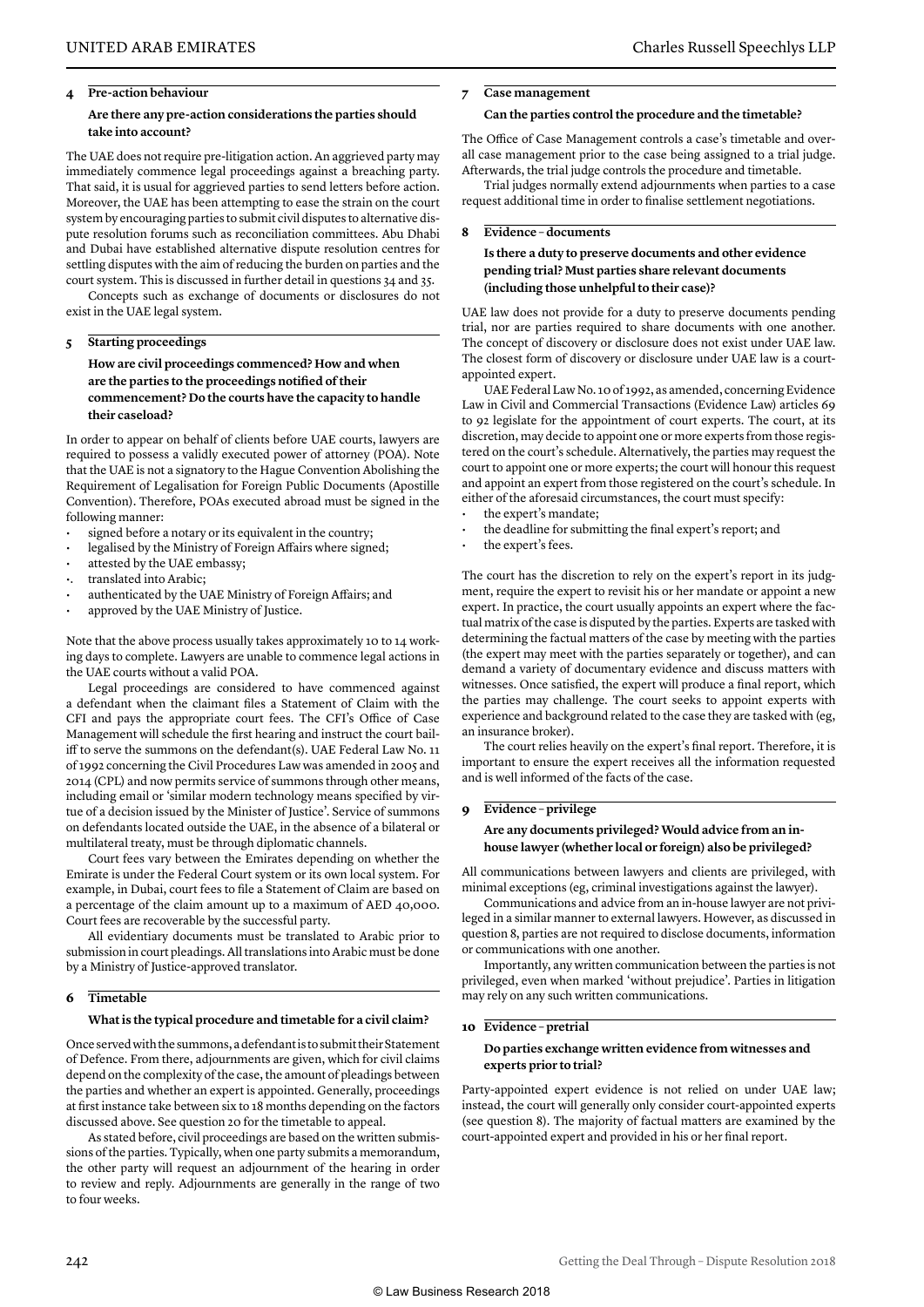#### **11 Evidence – trial**

#### **How is evidence presented at trial? Do witnesses and experts give oral evidence?**

The vast majority of proceedings are conducted through written submissions. Courts do not hear oral arguments or submissions from lawyers. Oral evidence before the court is rare. An application must be made by a party wishing to call a witness to provide oral testimony. If granted, the opposing side may cross-examine the witness.

#### **12 Interim remedies**

#### **What interim remedies are available?**

The most common interim remedy is a precautionary attachment (the closest proximate to a freezing injunction in the UAE). Precautionary attachments may be sought prior to commencing substantive proceedings or at any time during the course of the proceedings.

CPL article 252 provides the legal process for seizing assets to ensure satisfaction of a foreign or local court judgment or arbitration award in circumstances where there is a justifiable risk and apprehension that the assets will be disposed of prior to the final judgment or award being issued. An attachment order will be issued to protect the interests of the claimant if the UAE court is convinced that there is such a risk of dissipation. The purpose of a precautionary attachment order is to secure a genuine claim. Such a claim can be founded on court proceedings or arbitration proceedings pending in the UAE or abroad.

Precautionary attachments are applied for through an ex parte application (ie, on the application of one party alone) and are usually granted or refused within a few days of being presented to the judge. The court has the discretion whether or not to make the order. UAE courts, especially Dubai courts, have in recent years become reluctant to grant precautionary attachment orders. The usual reason for the court declining to do so is a failure by the applicant to convince the court that there is a risk the debtor may dissipate his or her assets before a judgment is enforced. The courts have in the past considered there to be no or low risk of dissipation of assets where the party is a long-standing UAE onshore company. Generally, the courts have held that the risk of dissipation of assets meets the threshold to obtain attachments over the assets of companies based in free zones owned by foreign nationals.

Although it may be possible to apply for and obtain a precautionary attachment order, preserving the attachment may be more difficult to achieve. There are several procedural requirements and judicial hurdles that must be overcome.

#### **13 Remedies**

#### **What substantive remedies are available?**

The most common remedy is monetary damages. Damages are predominately based on actual losses, but, under strong evidence, loss of profits may also be awarded. Punitive damages are not available for breaches of contract; however, they may be awarded in extreme circumstances for torts claims.

Post-judgment interest of up to 12 per cent may be awarded. Generally, 9 per cent is awarded.

An aggrieved party may seek specific performance of a contract or a declaration (eg, return of goods). Such measures are rare, however, mostly because of the lack of summary judgments, as well as an automatic right to appeal.

#### **14 Enforcement**

#### **What means of enforcement are available?**

Enforcement of a final judgment is conducted through the Court of Execution (CE). There are many enforcement procedures at a judgment creditor's disposal, too many to be discussed in this chapter.

The most common type of enforcement procedure is an executory attachment.

A judgment debtor is provided 15 calendar days to pay a judgment against him or her (after the judgment creditor has filed a Statement of Execution).

After 15 calendar days and payment not having been made, the judgment creditor may file an application with the CE explaining that payment has not been made and therefore seeks the CE's assistance in locating assets belonging to the judgment debtor in order to satisfy the judgment. The judgment creditor will typically list various banks and any other private or public entities that may register or hold assets belonging to the judgment debtor. The CE will issue an order requiring those entities to disclose information regarding the judgment debtor's assets; for example, the CE will order a banking institution to disclose any bank accounts belonging to the judgment debtor. The judgment creditor must then file another application seeking to attach assets discovered pursuant to the CE's order and that those assets are transferred to the CE's Treasury in order to satisfy the judgment. Movable assets, such as vehicles, machinery, ships, planes, etc, may also be attached and eventually auctioned through a judicial sale procedure. A company's trade licence may also be the target of enforcement.

#### **15 Public access**

#### **Are court hearings held in public? Are court documents available to the public?**

All hearings are open to the public, unless the court deems otherwise, which is extremely rare. However, court documents are available only to the parties and their lawyers.

#### **16 Costs**

#### **Does the court have power to order costs?**

Courts have the power to order costs; generally court filing fees and court-appointed experts' fees are awarded to the successful party. However, lawyers' fees are only nominally awarded (normally approximately AED 1,000 to AED 2,000).

#### **17 Funding arrangements**

**Are 'no win, no fee' agreements, or other types of contingency or conditional fee arrangements between lawyers and their clients, available to parties? May parties bring proceedings using third-party funding? If so, may the third party take a share of any proceeds of the claim? May a party to litigation share its risk with a third party?** 

Contingency or conditional fee arrangements such as 'no win, no fee' or 'no cure, no pay' are not permitted under UAE legal professional rules as they fall under the remit of gambling. The most common fee arrangements are time spent or, in some instances, fixed fee.

Third-party litigation funding is still in its infancy in the UAE.

#### **18 Insurance**

#### **Is insurance available to cover all or part of a party's legal costs?**

Insurance to cover a party's legal costs is not available in the UAE.

#### **19 Class action**

#### **May litigants with similar claims bring a form of collective redress? In what circumstances is this permitted?**

UAE law does not legislate for class action lawsuits or how such suits would be brought or heard in UAE courts. In theory, a group of claimants may collectively commence legal proceedings against a single defendant. This theory may work in tort claims where various claimants suffered harm as a result of a single defendant (eg, a group of passengers on a bus). However, this is difficult in contract cases as each individual claimant has a separate breach of contract claim.

#### **20 Appeal**

#### **On what grounds and in what circumstances can the parties appeal? Is there a right of further appeal?**

Leave to appeal is not required. There is an automatic right to appeal CFI decisions to the CA if the amount in dispute is over AED 20,000 and the appeal is commenced within 30 calendar days of the CFI judgment. There is an automatic right of appeal of CA decisions to the CC if the amount exceeds AED 200,000 and the appeal is commenced within 60 calendar days of the CA judgment. Most cases are eventually adjudicated by all three tiers of courts because the aforesaid limits are relatively low and only nominal lawyers' fees are recoverable.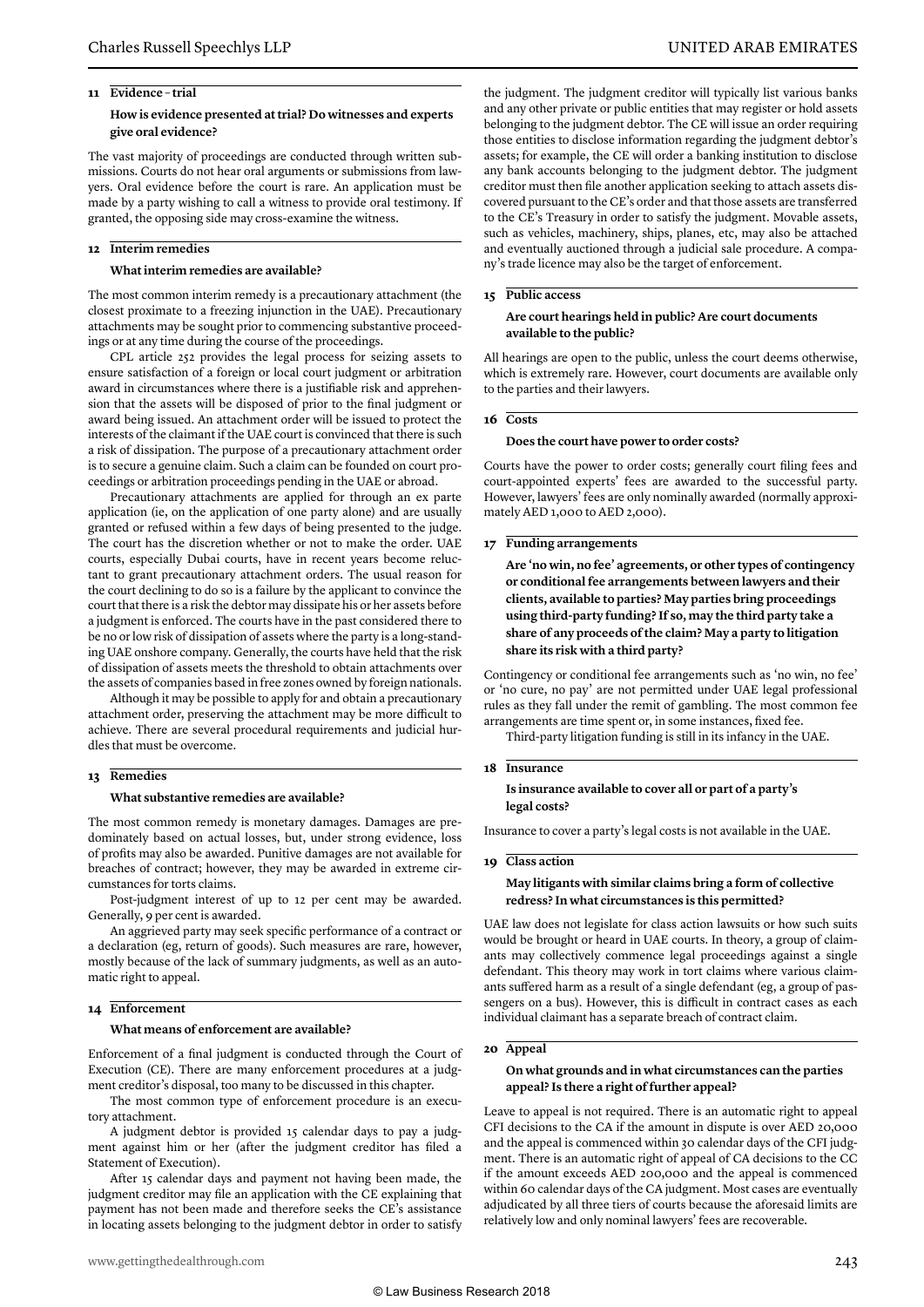#### **21 Foreign judgments**

#### **What procedures exist for recognition and enforcement of foreign judgments?**

Foreign judgments may be enforced in the UAE based on bilateral or multilateral agreements (eg, the Riyadh Arab Agreement for Judicial Cooperation (Riyadh Convention)).

CPL article 235 legislates the procedure to enforce foreign judgments in the absence of a reciprocal agreement. The foreign judgment must satisfy the following conditions:

- UAE courts did not have original jurisdiction over the dispute;
- the foreign court was competent to hear the dispute;
- the foreign judgment is final;
- parties to the litigation were properly served and represented (ie, default judgments cannot be enforced); and
- the foreign judgment is not in conflict with a previously issued UAE judgment, nor is the foreign judgment contrary to UAE public policy.

A judgment creditor will be required to make an application to the CFI requesting enforcement of the foreign judgment. The judgment debtor must be served and provided with an opportunity to defend the action. The CFI's decision is appealable to the CA, which in turn is appealable to the CC.

As stated above, the DIFC and ADGM courts have their own procedures in enforcing foreign judgments, which are not covered in this chapter.

#### **22 Foreign proceedings**

#### **Are there any procedures for obtaining oral or documentary evidence for use in civil proceedings in other jurisdictions?**

UAE procedural law does not provide for obtaining oral or documentary evidence for use in civil proceedings in foreign jurisdictions. The UAE is a party to several multilateral and bilateral judicial assistance treaties (eg, between Gulf Cooperation Council states and with the UK), which facilitate the taking of evidence by means of letters rogatory.

#### **Arbitration**

#### **23 UNCITRAL Model Law**

#### **Is the arbitration law based on the UNCITRAL Model Law?**

The UAE does not have a standalone arbitration law; however, it is hoped that a draft law, based on the UNCITRAL Model Law, will be enacted shortly. Until such time, arbitration is legislated under the provisions of CPL articles 203–218.

#### **24 Arbitration agreements**

#### **What are the formal requirements for an enforceable arbitration agreement?**

Arbitration agreements must be in writing (CPL article 203(2)). It is generally recommended that both parties sign the actual arbitration agreement itself where the arbitration agreement is contained as a clause in a contract.

The person(s) signing the arbitration agreement must have specific capacity (CPL article 203(4)). Where the parties are corporate entities, capacity to enter into an arbitration agreement on behalf of the company is permitted to the managing director (ie, the individual named on the Trade Licence of the company) or a person with a valid power of attorney that specifically empowers him or her to sign an arbitration agreement.

Arbitration agreements in insurance policies must be in a separate contract, apart from the policy itself (Civil Code article 1028(d)).

Public joint stock companies are only permitted to agree to arbitration if so granted in the company's articles of association or are 'embodied by nature in the company's objectives'. Where one of these two conditions does not apply, arbitration may be approved by the shareholders in a general assembly (UAE Federal Law No. 2 of 2015 concerning the Commercial Companies Law (Companies Law) article 154. The chairman of the company is deemed to be the company's representative and his or her signature is deemed to be the board of directors' signature. These powers may be delegated by the chairman (Companies Law article 155).

#### **25 Choice of arbitrator**

**If the arbitration agreement and any relevant rules are silent on the matter, how many arbitrators will be appointed and how will they be appointed? Are there restrictions on the right to challenge the appointment of an arbitrator?**

The current provisions of the CPL provide that, in any case where arbitrators have not been appointed, UAE courts will, on an application by one or both parties, appoint arbitrators (CPL article 204(1)). Such appointments by the court cannot be appealed (CPL article 204(2)). The court may also appoint an arbitrator where a sitting arbitrator neglects his or her duties or fails to satisfy his or her mandate (CPL article 207(3)).

A party may object to the appointment of an arbitrator under the same rules provided for objecting to a judge (CPL article  $207(4)$ ). Such reasons include bias and conflict of interest. A recent amendment (Federal Decree No. 7 of 2016) to UAE Federal Law No. 3 of 1987 concerning the Penal Code (Penal Code) specifies that 'contravention of the requirements of the duties of neutrality and integrity, while acting in his capacity as an arbitrator . . . shall be punished by temporary imprisonment [three to 15 years]' (Penal Code article 257).

#### **26 Arbitrator options**

#### **What are the options when choosing an arbitrator or arbitrators?**

Generally, parties are able to select arbitrators of their choosing. There are several international and local arbitral bodies in the UAE, each with their own unique arbitration rules and list of arbitrators. Arbitral bodies in the UAE have internationally recognised arbitrators as well as regional and local arbitrators capable of conducting arbitrations in Arabic.

#### **27 Arbitral procedure**

#### **Does the domestic law contain substantive requirements for the procedure to be followed?**

The CPL provides certain substantive requirements for arbitration. CPL article 207(1) requires arbitrators to accept appointments in writing. CPL article 208(1) requires the arbitrator, within 30 days of appointment, to notify the parties of the date of the first hearing and deadlines for submitting pleadings and defences. CPL article 208(2) permits the continuation of arbitration proceedings on one party's submissions if the other party does not submit its pleadings on time. CPL article 208(3) requires the arbitrators to jointly consider the case, provide a reasoned award and sign the award.

CPL article 209(2) requires a stay of arbitral proceedings if a matter unrelated to the arbitrators' authority arises or in relation to a criminal matter, primarily an accusation of a falsification of a document. Furthermore, CPL article 209(2)(a), (b) and (c) require a stay of arbitral proceedings in situations where court assistance is required, such as witnesses that fail to appear before the tribunal or demands for a party to produce documents.

CPL article 211 requires arbitrators to administer an oath on witnesses.

#### **28 Court intervention**

#### **On what grounds can the court intervene during an arbitration?**

UAE courts have supervisory jurisdiction over arbitrations seated in the UAE; specifically the courts hear applications for the removal of arbitrators as well as appeals against the arbitral award. Courts may also intervene where witnesses fail to appear before the tribunal and in any matters that fall outside the tribunal's mandate.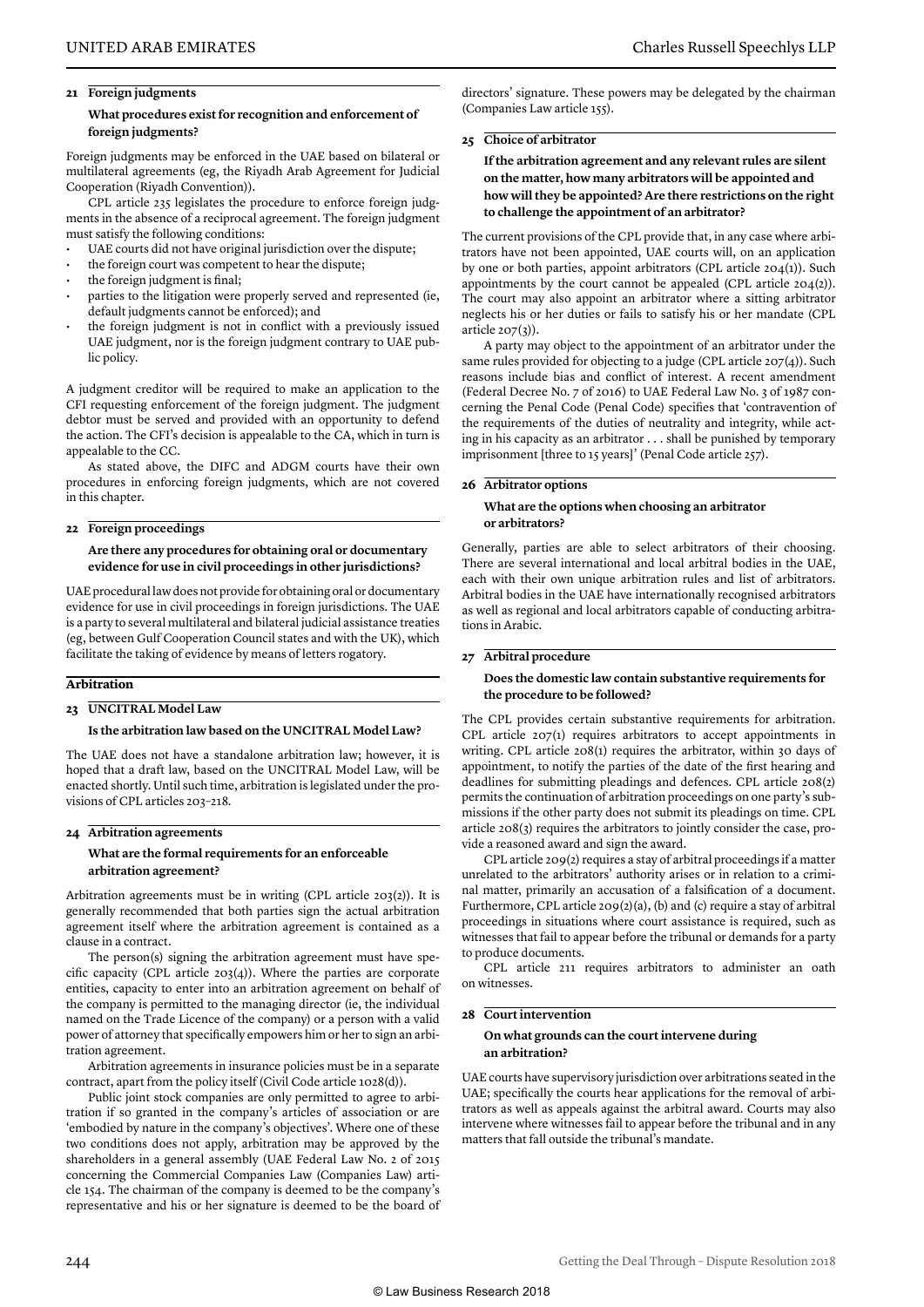#### **29 Interim relief**

#### **Do arbitrators have powers to grant interim relief ?**

There are no specific provisions providing arbitrators powers to grant interim relief. Institutional arbitration centres' rules will often provide such powers to some extent; however, UAE courts retain jurisdiction to provide interim relief such as precautionary attachments (freezing orders), security for costs and production of documents.

#### **30 Award**

#### **When and in what form must the award be delivered?**

The award must be delivered within six months from the commencement of proceedings absent any provisions to the contrary in the arbitration agreement between the parties (CPL article 210(1)). The parties may agree, expressly or implicitly, to extend such deadlines (CPL article 210(2)). Deadlines are suspended where the arbitration is stayed for any reason (see question 27) and are resumed when the arbitration is resumed (CPL article 210(3)).

The award must be delivered in the UAE (generally meaning signed in the UAE); otherwise, the award will be treated as a foreign arbitral award (CPL article  $212(4)$ ). The award must be based on a majority opinion and must include dissenting opinions; additionally, the award must include a copy of the arbitration agreement and the parties' submissions and evidential documents (CPL article 212(5)). The award must be in Arabic unless the parties agreed to another language and, where the award is in a language other than Arabic, it must be translated into Arabic (CPL article 212(6)).

#### **31 Appeal**

#### **On what grounds can an award be appealed to the court?**

Domestic awards must be ratified by the UAE courts. The award may be challenged at this stage.

The appeal must be in regards to procedural grounds based on CPL article 216, which usually involves one or more of the following grounds of appeal:

- validity of the arbitration agreement based on the authority of the person executing the agreement (CPL article 203(4));
- the arbitrators were improperly appointed (CPL articles 206 and  $207$ :
- failure to adhere to the time limits in issuing the award (CPL articles 208(1) and 210);
- failures of the tribunal to suspend the arbitration when required to do so pursuant to CPL article 209;
- procedural irregularities during the hearings, such as a failure to administer an oath on witnesses (CPL article 211);
- procedural irregularities in the award itself, such as the tribunal failing to act jointly when considering the case, providing a reasoned award and signing the award (CPL article 208(3)); or any issues relating to UAE public policy.
- **32 Enforcement**

#### **What procedures exist for enforcement of foreign and domestic awards?**

Enforcement of domestic awards is the same as for UAE court judgments (see question 14).

Awards delivered in the DIFC may be enforced in Dubai (and vice versa) pursuant to DIFC Law No. 16 of 2011 (amending DIFC Law No. 12 of 2004) (Judicial Authority Law). If the claimants succeed in the merits of their enforcement application before the DIFC courts, the claimants should be able to take a DIFC court judgment for enforcement before the Dubai CE. The Judicial Authority Law provides that the Dubai courts do not have discretion or jurisdiction to review the merits of a DIFC court judgment. An enforcement order obtained in Dubai should theoretically be enforceable throughout the UAE by reference to article 11 of the UAE Federal Law No. 11 of 1973 on Judicial Relationships Amongst Emirates, which provides that: '[A]ny order deciding civil or commercial rights or damages, concerning penal affairs or personal affairs, issued by a judicial body in one of the emirates member of the federation, shall, according to the rules of this law be executable in any other emirate member of the federation.'

#### **Update and trends**

The UAE does not have a standalone arbitration law; however, a draft law is being finalised and is expected to be enacted soon. It is understood that the new arbitration law will clarify and resolve some of the lingering issues in domestic arbitrations as well as the enforcement of domestic and foreign awards.

Enforcement of foreign arbitration awards is dealt with under CPL articles 235 to 238, as is the enforcement of foreign judgments. CPL article 235(2) provides the conditions that the UAE courts must consider when enforcement of a foreign judgment or award is sought in the UAE. Article 236 specifically provides that the terms of article 235 shall apply to arbitration awards. CPL article 238 exempts the UAE courts from applying the provisions set out in CPL article 235 if these conflict with the terms of an international convention to which the UAE is a party. The UAE became a party to the Convention on the Recognition and Enforcement of Foreign Arbitral Awards (NY Convention) in August 2006 and it entered into force on 19 November 2006 (discussed in detail below). The UAE courts have in the past applied the requirements of CPL article 235 and used them as a pretext for a quasi review of the merits of foreign awards in order to refuse their enforcement. However, it is safe to say that, provided these conditions have been complied with, such tactics will only result in a delay of the inevitable enforcement of such an award. Pursuant to CPL article 235(2), the UAE courts are empowered to refuse and in practice have in the past refused the enforcement of foreign awards on grounds such as:

- lack of proper jurisdiction of the tribunal at the place of arbitration;
- deficient issuance of the arbitral award at the place of arbitration;
- improper summoning or representation of one of the parties in foreign arbitration proceedings; or
- contradiction of the foreign award with a previous UAE judgment or its violation of public policy.

Therefore, enforcing a foreign arbitration award before the UAE courts is essentially a two-pronged process. The first prong is that the procedural requirements as laid down in CPL article 235(2) have to be met. Only after the foreign arbitration award meets the procedural requirements above will the UAE court consider the enforcement procedures as laid down in CPL articles 239 to 243 (ie, the execution procedures).

In August 2006, the UAE became a signatory, without reservation, to the NY Convention, which was then ratified by UAE Federal Decree No. 43 of 2006. The Federal Decree approving the NY Convention entered into force on 19 November 2006. Broadly speaking, the intention of the NY Convention is to ensure that an arbitral award obtained in one NY Convention member state can be enforced in any other NY Convention member state as easily as if it were a domestic arbitration award. In theory, the NY Convention is a highly effective treaty that provides a process for the reciprocal enforcement of arbitral awards between the now 159 signatory states worldwide. Moreover, recent decisions of the Dubai CC and other courts in the UAE have substantially solidified this position. The NY Convention provides in article III that 'each Contracting State shall recognise arbitral awards as binding and enforce them in accordance with the rules of procedure of the territory where the award is relied upon', provided that such awards satisfy the conditions as set forth in the NY Convention. This is the procedure as contained in the CPL as discussed above. There have now been a number of UAE court decisions where foreign arbitral awards have been recognised in accordance with the NY Convention without reexamination of the merits, which has created a great degree of comfort for the legal community. However, as the procedure for seeking ratification is the same procedure as for any other claim, the process can take a long time as it will probably be necessary to go through all three tiers of the UAE courts.

#### **33 Costs**

#### **Can a successful party recover its costs?**

CPL article 218 permits arbitrators to award arbitration fees as well as the arbitrators' fees against the unsuccessful party. Costs of the successful party may be awarded as part of the arbitral award. The court, on application by one of the parties, may amend any such award.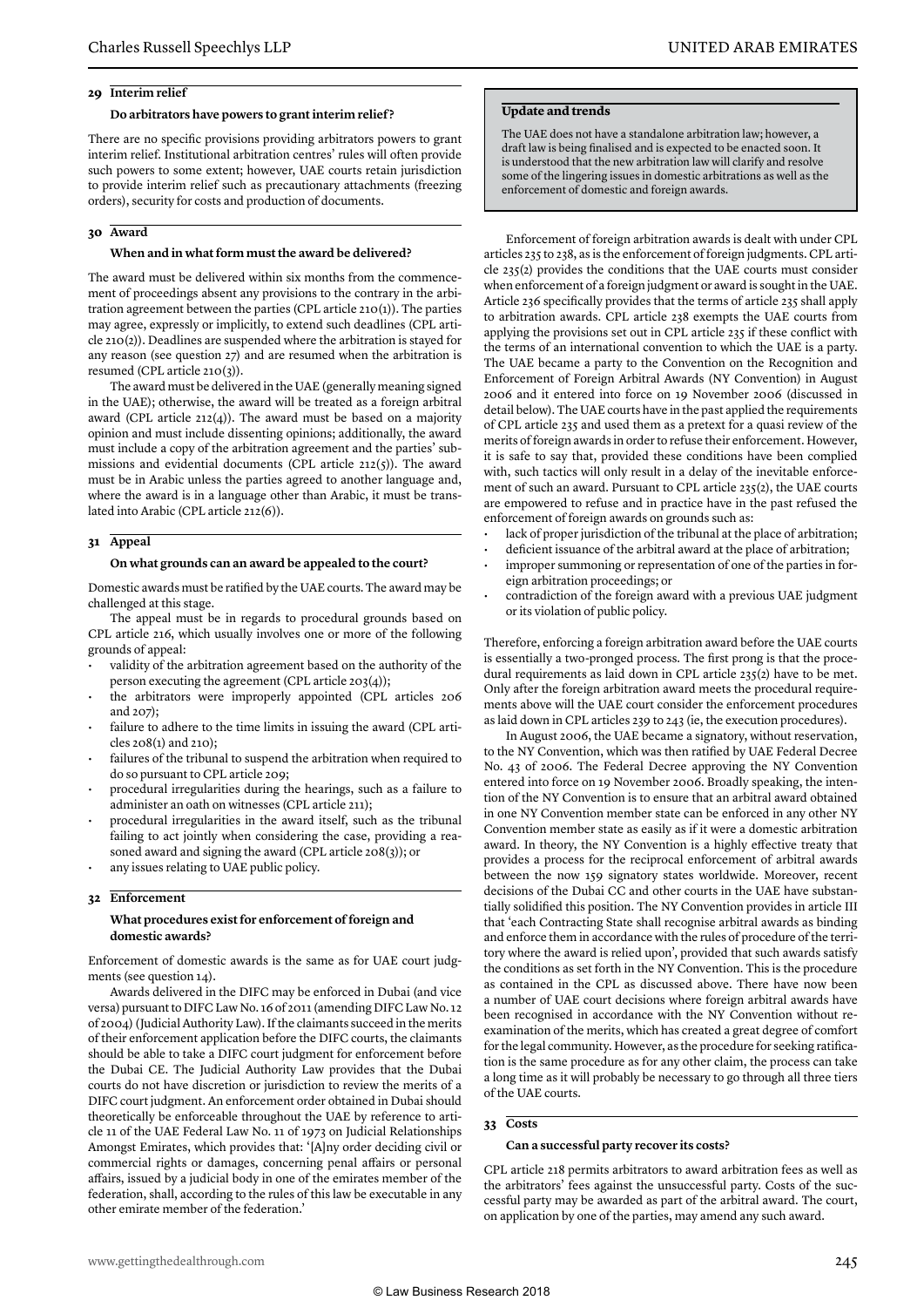#### **Alternative dispute resolution**

#### **34 Types of ADR**

#### **What types of ADR process are commonly used? Is a particular ADR process popular?**

While litigation and arbitration remain the main forms of dispute resolution in the UAE, mediation and conciliation are becoming increasingly popular alternatives. Many institutional centres offer mediation in addition to arbitration. At the contractual stage, parties may provide for binding mediation provisions under institutional centres' rules. Generally, such agreements will be part of an 'escalation' clause, whereby, should mediation not lead to a settlement of the dispute, the parties may litigate or arbitrate the dispute.

Some Emirates, namely Abu Dhabi and Dubai, have established centres for mediation and conciliation which are ancillary to the courts.

Settlements obtained through mediation or conciliation are contractual in nature and may be enforced through the UAE courts.

#### **35 Requirements for ADR**

**Is there a requirement for the parties to litigation or arbitration to consider ADR before or during proceedings? Can the court or tribunal compel the parties to participate in an ADR process?** 

As stated in question 34, Abu Dhabi and Dubai have established alternative dispute resolution centres for settling disputes with the aim of reducing the burden on parties and the court system.

In Abu Dhabi, civil, labour or personal status disputes must first be submitted to the Reconciliation and Settlement Committee (RSC) or the Family Guidance Section (FGS), which attempt to settle disputes between parties amicably. The parties may apply for a no objection letter from the RSC or the FGS where settlement is impossible. Abu

Dhabi courts cannot commence proceedings unless the matter has been first presented to the RSC or the FGS and a no objection letter has been issued.

In Dubai, the Centre for Amicable Resolution of Disputes (CARD) commenced operations in 2012. CARD may consider mediating:

- disputes that involve the distribution of undivided property; if the value of the dispute does not exceed AED 50,000;
- with a request to commission an expert either individually or related to another request;
- if one of the parties is a bank; or
- disputes originally commenced in the Dubai courts where the parties request mediation (this must be approved by the judge).

Certain actions fall outside the jurisdiction of CARD. Disputes that are under the purview of CARD cannot be commenced in the Dubai courts unless the dispute is submitted to CARD and a decision by CARD is made referring the dispute to the Dubai courts.

Similar ADR centres are being considered by other Emirates in the UAE.

#### **Miscellaneous**

#### **36 Are there any particularly interesting features of the dispute resolution system not addressed in any of the previous questions?**

It is important to note the significance of reliable legal translation when disputes arise. The majority of commercial contracts, communications and other information between the parties will be in English. However, UAE courts conduct proceedings in Arabic and only consider Arabic translations of documents. Ensuring the accuracy of translation is essential to the success of a party's case, especially in detailed and nuanced cases.

### CharlesRussell **Speechlys**

Index Tower Office 1108 11th Floor PO Box 507226 Dubai International Financial Centre Dubai United Arab Emirates

**Jonathan Brown jonathan.brown@crsblaw.com Raymond Kisswany raymond.kisswany@crsblaw.com**

> Tel: +971 4 246 1900 Fax: +971 4 246 1901 www.charlesrussellspeechlys.com/en